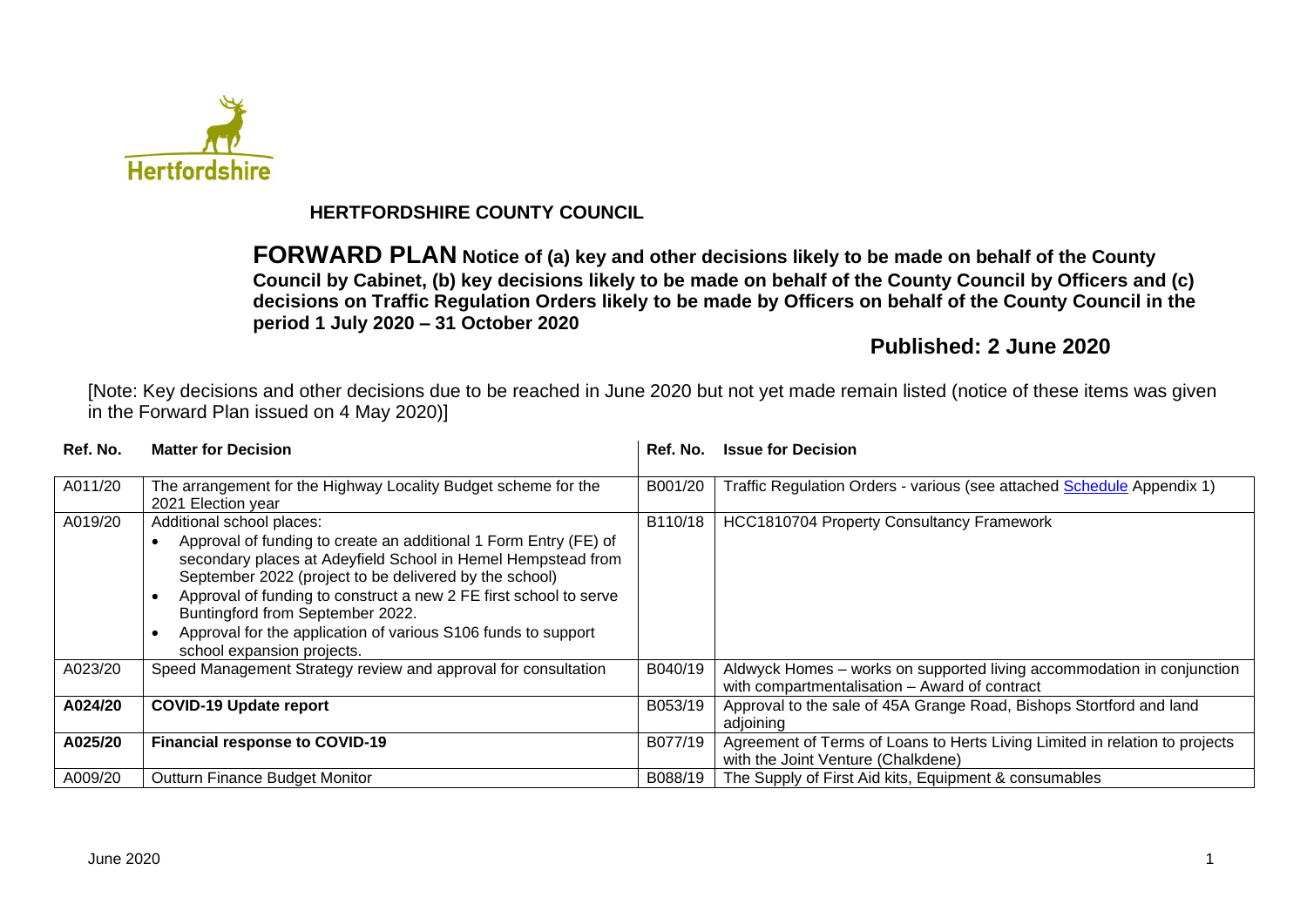| A012/20 | Approval to undertake second pre-submission publication of the<br>Minerals Local Plan in line with regulations; and approval for<br>subsequent submission of the document to the Secretary for State for<br>independent examination |         | B092/19   HCC1911768 Bishops Stortford South - New 6 Form Entry Secondary<br>School                                                                                         |
|---------|-------------------------------------------------------------------------------------------------------------------------------------------------------------------------------------------------------------------------------------|---------|-----------------------------------------------------------------------------------------------------------------------------------------------------------------------------|
| A013/20 | Approval to undertake a public consultation in line with regulations on<br>the Draft Waste Local Plan                                                                                                                               | B093/19 | Procurement and award of contract to extend superfast fibre broadband to<br>the last % of rural business areas in Hertfordshire in line with DEFRA<br>funding provision     |
| A014/20 | Adoption of revised Minerals & Waste Development scheme                                                                                                                                                                             | B108/19 | The Supply of Branded & Generic Washroom Paper Disposables and<br><b>Dispensers</b>                                                                                         |
| A016/20 | To agree the recommendations as set out in The Air Quality Plan for<br>Broxbourne (Broxbourne Local No2 Plan - Outline Business Case)                                                                                               | B110/19 | Supply of Educational Furniture, Desking & Seating                                                                                                                          |
| A026/20 | Approval of Invest to Transform Bid for Assistive Technology in<br>adult care                                                                                                                                                       | B122/19 | The supply of Disposable Gloves & Personal Protective Equipment (PPE)                                                                                                       |
| A027/20 | Approval of Regulation of Investigatory Powers (RIPA) Annual<br>Report                                                                                                                                                              | B127/19 | Children's Contact Centres procurement for Hertfordshire; to provide<br>supervised contact for Children & Young People via the four Hertfordshire<br><b>Contact Centres</b> |
| A010/20 | Approve the Outline Business Case for phase 2 of the<br>Accommodation Strategy (Future Workplaces)                                                                                                                                  | B012/20 | HCC2011982<br>Woodfield School, Replacement of existing temporary building with new 16<br>bay modular building.                                                             |
| A021/20 | Approve the Staff Travel Action Plan (Stevenage offices)                                                                                                                                                                            | B013/20 | HCC2011983<br>Lakeside School - Demolition of existing 3 detached timber buildings to<br>replace with new 3 classroom rendered modular building                             |
| A022/20 | Approve the Staff Travel Action Plan (Hertford offices)                                                                                                                                                                             | B017/20 | HCC2011967 - The Bishops Stortford High School - Design & Build<br><b>Contract Early Works</b>                                                                              |
|         |                                                                                                                                                                                                                                     | B018/20 | HCC2011970 - Bishops Stortford North Secondary - Design & Build<br>Contract in respect of new build works                                                                   |
|         |                                                                                                                                                                                                                                     | B023/20 | To approve the Staff Travel Action Plan for Apsley Office                                                                                                                   |
|         |                                                                                                                                                                                                                                     | B024/20 | Award of various school transport and local bus contracts (services starting<br>September 2020)                                                                             |
|         |                                                                                                                                                                                                                                     | B026/20 | HCC2012044 Maintenance term contract for the provision of repairs,<br>planned maintenance and minor works of buildings: Award of contract                                   |
|         |                                                                                                                                                                                                                                     | B027/20 | HCC2012045 Maintenance term contract for the provision of repairs,                                                                                                          |
|         |                                                                                                                                                                                                                                     |         | planned maintenance and minor works - Mechanical & Electrical: Award of<br>contract                                                                                         |
|         |                                                                                                                                                                                                                                     | B030/20 | Awarding an IT End User Support Contract (Helpdesk/Hardware provision)                                                                                                      |
|         |                                                                                                                                                                                                                                     | B031/20 | Awarding a Technology Infrastructure Support Contract                                                                                                                       |
|         |                                                                                                                                                                                                                                     | B032/20 | Awarding an SAP (enterprise resource planning platform) support contract                                                                                                    |
|         |                                                                                                                                                                                                                                     | B036/20 | The provision of a Two bed local Specialist Residential Children's Home                                                                                                     |
|         |                                                                                                                                                                                                                                     | B037/20 | Single Tender Action to extend existing Support at Home - Lead Provider<br>contracts                                                                                        |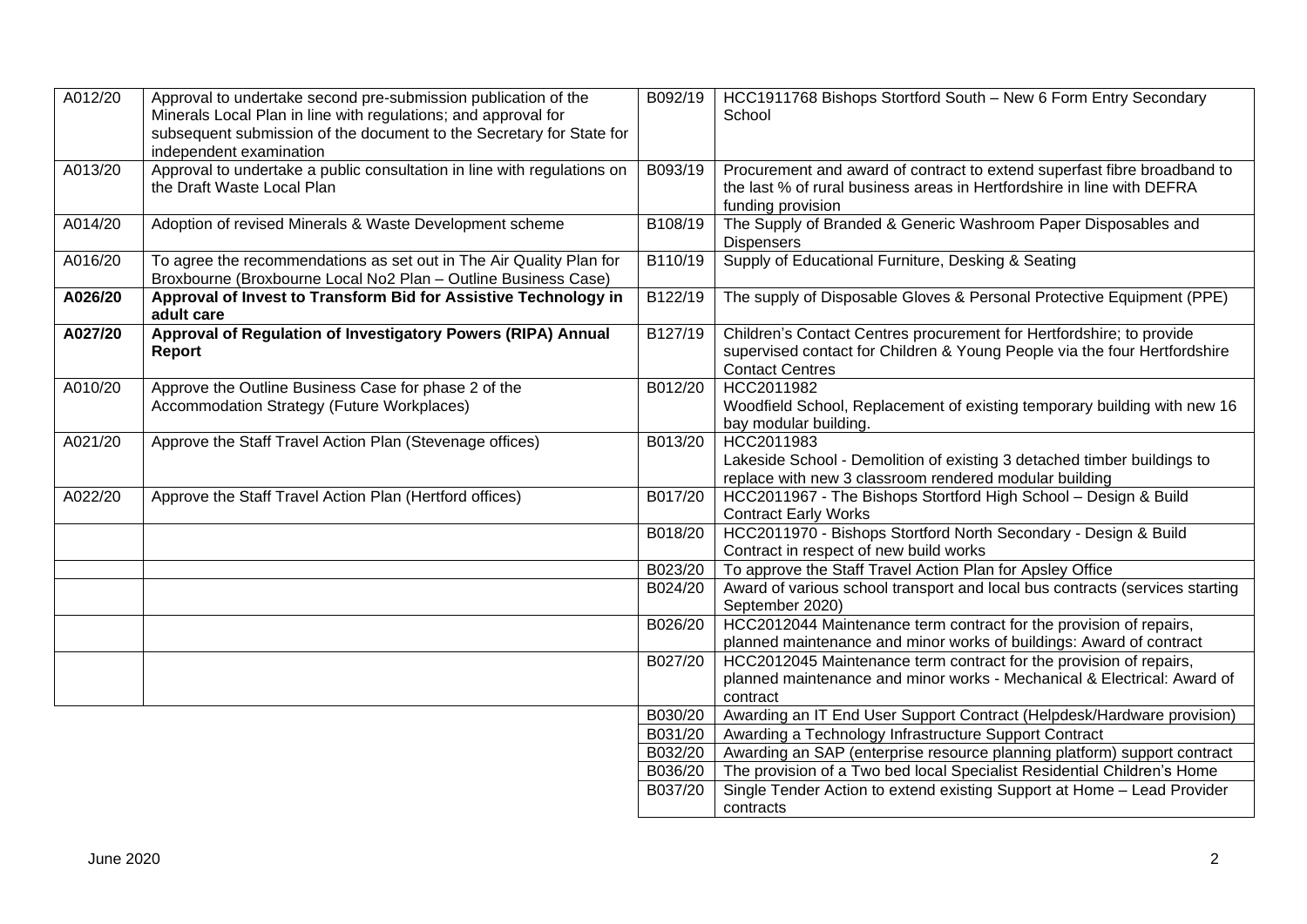| B038/20        | HCC2012130 Valentine Farm - Demolition of existing 3 bed residential        |
|----------------|-----------------------------------------------------------------------------|
|                | House and construction of new 3 bed residential house - Award of contract   |
| B039/20        | Tender of liability insurance contract                                      |
| B040/20        | Award of contract for the provision of a Street Sweeping Service            |
| B041/20        | Amalgamation and extension of the Council's ERP (Enterprise Resource        |
|                | Planning) platform (SAP) to achieve efficiencies.                           |
| B042/20        | Delivery Agreement for the provision of Pre-Construction works for the      |
|                | Eastern Waste Transfer Station - Award of contract                          |
| B043/20        | Provision of Reablement and Support at Home - Strategic Lead                |
|                | <b>Provider Services. Award of contracts</b>                                |
| B044/20        | <b>Contract for the Provision of Children's Cross Regional Arrangements</b> |
|                | <b>Group (CCRAG) Database</b>                                               |
| <b>B045/20</b> | HCC's admission arrangements for 2022/23                                    |
| B046/20        |                                                                             |
|                | Agreement of a Deed of Variation to the Section 75 agreement                |
|                | between Hertfordshire County Council, Herts Valleys Clinical                |
|                | <b>Commissioning Group, East and North Hertfordshire Clinical</b>           |
|                | <b>Commissioning Group and Cambridge and Peterborough Clinical</b>          |
|                | Commissioning Group reflecting arrangements regarding the Covid-19          |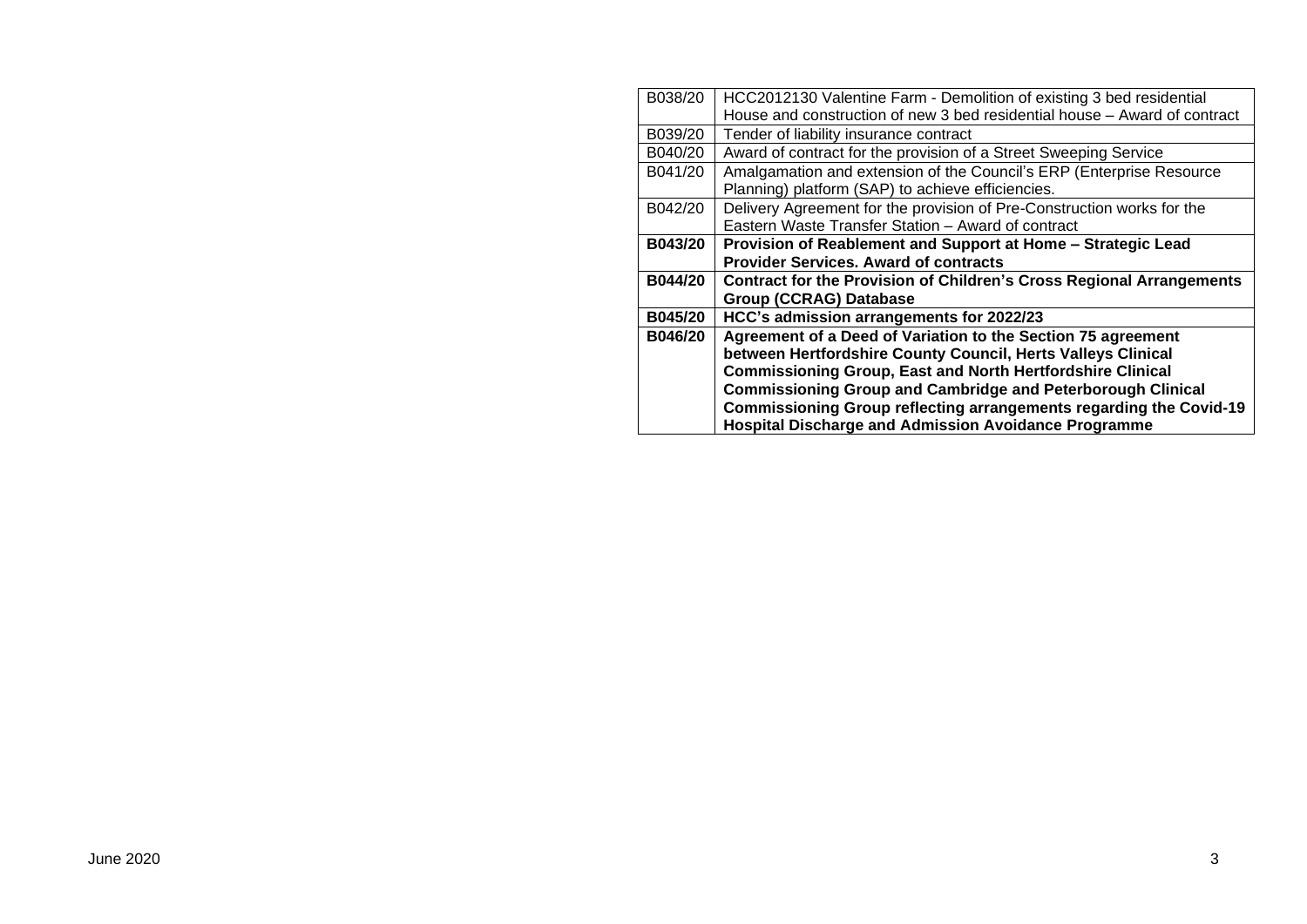|          | FANTA. DECISIONS DT CABINET                                                                       |                                | <u>INULE. INEW ILEITIS ANU ANTENUMENTS ALE SITUWIT IN <b>DUIU.</b></u> |                                    |                                                             |                                                                                           |
|----------|---------------------------------------------------------------------------------------------------|--------------------------------|------------------------------------------------------------------------|------------------------------------|-------------------------------------------------------------|-------------------------------------------------------------------------------------------|
| Ref. No. | <b>Matter for Decision</b>                                                                        | Date<br>decision to<br>be made | <b>Cabinet Panels to be</b><br>consulted                               | Officer contact for<br>this matter | Documents to be<br>considered****                           | <b>Exempt from the</b><br><b>Council's Call-In</b><br>Procedures <sup>#</sup><br>Yes / No |
| A011/20  | The arrangement for the<br><b>Highway Locality Budget</b><br>scheme for the 2021 Election<br>vear | 15/06/2020                     | <b>Special Cabinet Panel</b>                                           | Paul Patmore<br>01992 658309       | Report of the Director of<br>Environment and Infrastructure | No                                                                                        |

#### **PART A: DECISIONS BY CABINET** Note: New items and amendments are shown in **bold.**

†† Documents to be considered by the Cabinet are published in the Council's website at <https://democracy.hertfordshire.gov.uk/mgCalendarMonthView.aspx?GL=1&bcr=1>

‡‡ Grounds for exemption are: -

- (a) where the decision is a decision taken under the Special Urgency provisions in Annex 4 of the Constitution
- (b) where the Chief Executive certifies that implementation of the decision is critical for service delivery
- (c) where the Chief Legal Officer certifies that the Council would be likely to suffer legal prejudice from a delay in implementation of the decision resulting from the decision being Called-In
- (d) where the Director of Resources certifies that the Council would be likely to suffer financial prejudice from a delay in implementation of the decision resulting from the decision being Called-In;
- (e) where the Chief Legal Officer certifies that a delay in implementation of the decision resulting from the decision being Called-In would result in the decision being incapable of implementation or meaningful implementation
- (f) where the decision results from consideration of a recommendation or report from the OSC or any sub-committee or Topic Group of the OSC;
- (g) where the decision results from a reference back decision by Overview and Scrutiny Committee; or
- (h) where the decision is a recommendation to Full Council;
- (i) where the Call-In period has expired

<sup>\*\*</sup> The address from which, subject to any prohibition or restriction on their disclosure, copies of, or extracts from, any document listed is available is County Hall, Pegs Lane, Hertford, SG13 8DE. Other documents relevant to these matters may be submitted to the decision maker. To request details of such documents (if any) as they become available contact Deborah Jeffery, Assistant Manager, Democratic Services by email [\(deborah.jeffery@hertfordshire.gov.uk\)](mailto:deborah.jeffery@hertfordshire.gov.uk) or phone (01992 555563)

<sup>\*\*\*</sup> In accordance with Regulation 10(1) of The Local Authorities (Executive Arrangements) (Meetings and Access to Information) (England) Regulations 2012 (the '2012 Regulations') these items of business will be considered by Cabinet at its meeting 13 May 2019. Notices issued, as required by the 2012 Regulations, can be viewed at <https://democracy.hertfordshire.gov.uk/mgCalendarMonthView.aspx?GL=1&bcr=1>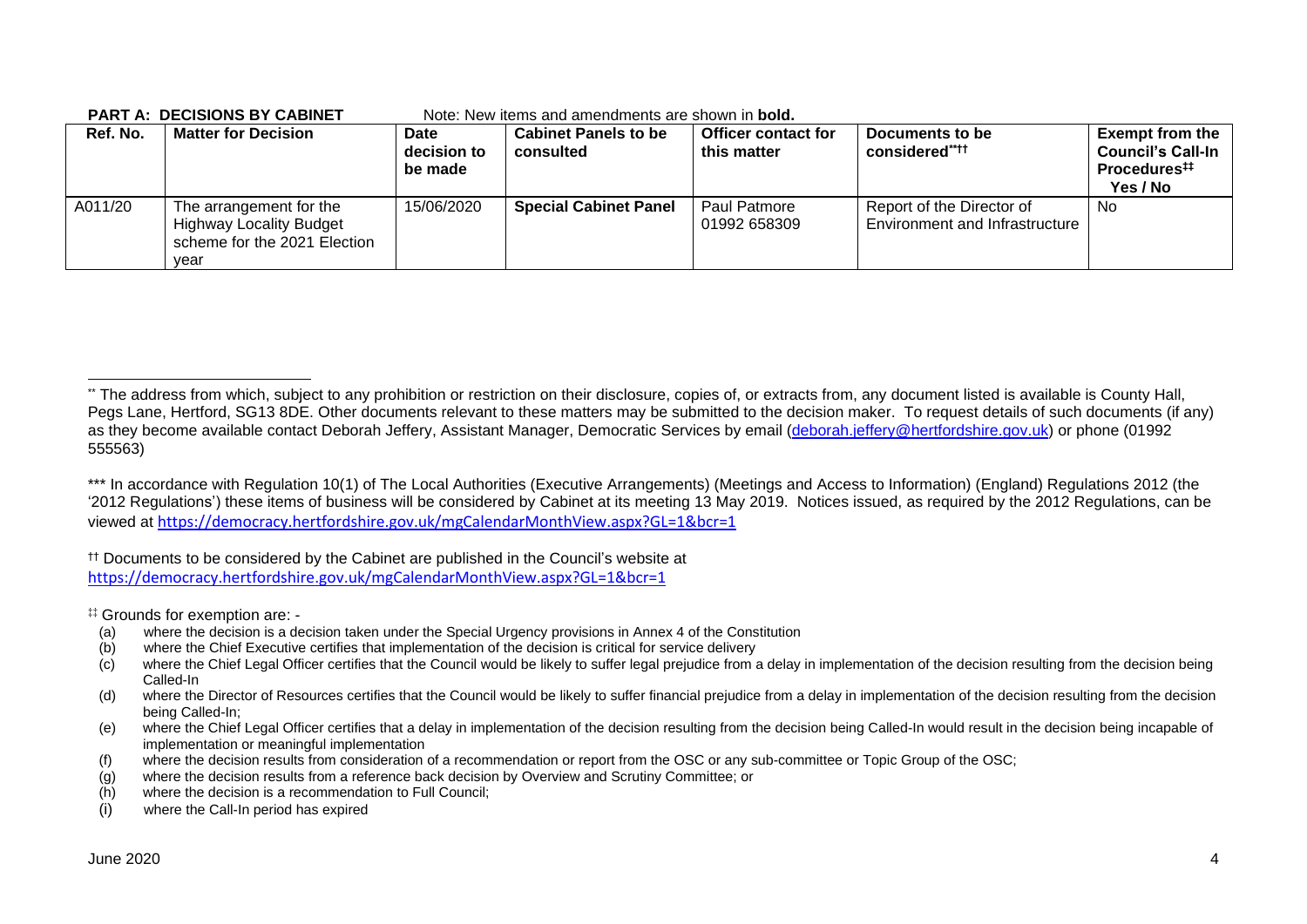| A019/20 | Additional school places:<br>Approval of funding to<br>$\bullet$<br>create an additional 1<br>Form Entry (FE) of                                                                                                                                | 15/06/2020                                               | <b>Special Cabinet Panel</b> | <b>Pauline Davis</b><br>01992 555865    | Report of the Director of<br><b>Children's Services</b><br>Part II (due to 'Information                    | <b>No</b> |
|---------|-------------------------------------------------------------------------------------------------------------------------------------------------------------------------------------------------------------------------------------------------|----------------------------------------------------------|------------------------------|-----------------------------------------|------------------------------------------------------------------------------------------------------------|-----------|
|         | secondary places at<br>Adeyfield School in Hemel<br>Hempstead from<br>September 2022 (project<br>to be delivered by the<br>school)                                                                                                              |                                                          |                              |                                         | relating to the financial or<br>business affairs of any<br>particular person (including the<br>Council')". |           |
|         | Approval of funding to<br>$\bullet$<br>construct a new 2 FE first<br>school to serve<br>Buntingford from<br>September 2022.<br>Approval for the<br>application of various<br>S106 funds to support<br>school expansion projects.                |                                                          |                              |                                         |                                                                                                            |           |
| A023/20 | Speed Management Strategy<br>review and approval for<br>consultation                                                                                                                                                                            | 15/06/2020                                               | <b>Special Cabinet Panel</b> | <b>Rupert Thacker</b><br>01992 658176   | Report of the Director<br>Environment & Infrastructure                                                     | <b>No</b> |
| A024/20 | <b>COVID-19 Update report</b>                                                                                                                                                                                                                   | 15/06/2020                                               | <b>Special Cabinet Panel</b> | <b>Alex James</b><br>01992 588259       | <b>Report of the Director of</b><br><b>Resources</b>                                                       | <b>No</b> |
| A025/20 | <b>Financial response to</b><br>COVID-19                                                                                                                                                                                                        | 15/06/2020                                               | <b>Special Cabinet Panel</b> | <b>Steven Pilsworth</b><br>01992 555737 | <b>Report of the Director of</b><br><b>Resources</b>                                                       | <b>No</b> |
| A009/20 | Outturn Finance Budget<br>Monitor                                                                                                                                                                                                               | 13/07/2020                                               | <b>Special Cabinet Panel</b> | Vishal Raj<br>01992 658104              | Report of the Director of<br>Resources                                                                     | No        |
| A012/20 | Approval to undertake second<br>pre-submission publication of<br>the Minerals Local Plan in line<br>with regulations; and approval<br>for subsequent submission of<br>the document to the Secretary<br>for State for independent<br>examination | Cabinet<br>13/07/2020<br>County<br>Council<br>21/07/2020 | <b>Special Cabinet Panel</b> | <b>Julie Greaves</b><br>01992 556227    | Report of the Director of<br>Environment & Infrastructure                                                  | Yes       |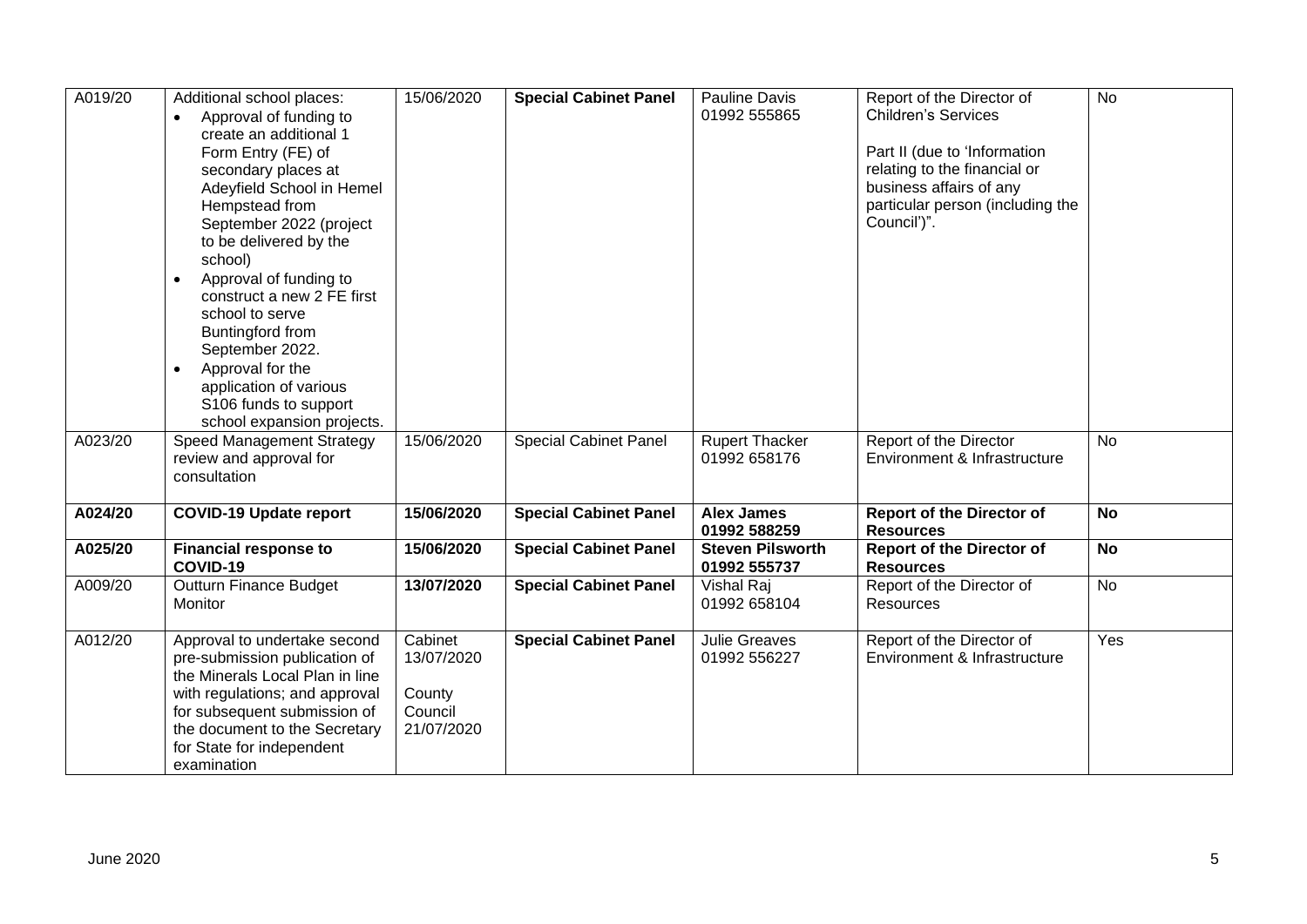| A013/20 | Approval to undertake a public<br>consultation in line with<br>regulations on the Draft Waste<br>Local Plan                                                   | Cabinet<br>13/07/2020<br>County<br>Council<br>21/07/2020 | <b>Special Cabinet Panel</b>                       | <b>Julie Greaves</b><br>01992 556227  | Report of the Director of<br>Environment & Infrastructure                                                                                                                                                    | Yes            |
|---------|---------------------------------------------------------------------------------------------------------------------------------------------------------------|----------------------------------------------------------|----------------------------------------------------|---------------------------------------|--------------------------------------------------------------------------------------------------------------------------------------------------------------------------------------------------------------|----------------|
| A014/20 | Adoption of revised Minerals &<br>Waste Development scheme                                                                                                    | Cabinet<br>13/07/2020<br>County<br>Council<br>21/07/2020 | <b>Special Cabinet Panel</b>                       | <b>Julie Greaves</b><br>01992 556227  | Report of the Director of<br>Environment & Infrastructure                                                                                                                                                    | Yes            |
| A016/20 | To agree the<br>recommendations as set out in<br>The Air Quality Plan for<br>Broxbourne (Broxbourne Local<br>No <sub>2</sub> Plan - Outline Business<br>Case) | 13/07/2020                                               | <b>Special Cabinet Panel</b>                       | <b>Trevor Brennan</b><br>01992 658406 | Report of the Director of<br>Environment and Infrastructure                                                                                                                                                  | $\overline{N}$ |
| A026/20 | Approval of Invest to<br><b>Transform Bid for Assistive</b><br><b>Technology in adult care</b>                                                                | 13/07/2020                                               | <b>Special Cabinet Panel</b>                       | <b>lain MacBeath</b><br>01992 556363  | <b>Report of the Director of</b><br><b>Adult Care Services</b>                                                                                                                                               | <b>No</b>      |
| A027/20 | <b>Approval of Regulation of</b><br><b>Investigatory Powers (RIPA)</b><br><b>Annual Report</b>                                                                | 13/07/2020                                               | <b>Special Cabinet Panel</b>                       | <b>Guy Pratt</b><br>01992 507535      | <b>Report of the Chief Legal</b><br><b>Officer</b>                                                                                                                                                           | <b>No</b>      |
| A010/20 | Approve the Outline Business<br>Case for phase 2 of the<br><b>Accommodation Strategy</b><br>(Future Workplaces)                                               | 21/09/2020                                               | Resources &<br>Performance Cabinet<br>Panel        | Sass Pledger<br>01992 555970          | Report of the Director of<br><b>Resources</b><br>Part I and Part II Report - due<br>to 'Information relating to the<br>financial or business affairs of<br>any particular person<br>(including the Council)' | No             |
| A021/20 | Approve the Staff Travel<br>Action Plan (Stevenage<br>offices)                                                                                                | 21/09/2020                                               | Resources &<br><b>Performance Cabinet</b><br>Panel | Sass Pledger<br>01992 555970          | Report of the Director of<br>Resources                                                                                                                                                                       | No             |
| A022/20 | Approve the Staff Travel                                                                                                                                      | 21/09/2020                                               | Resources &                                        | Sass Pledger                          | Report of the Director of                                                                                                                                                                                    | <b>No</b>      |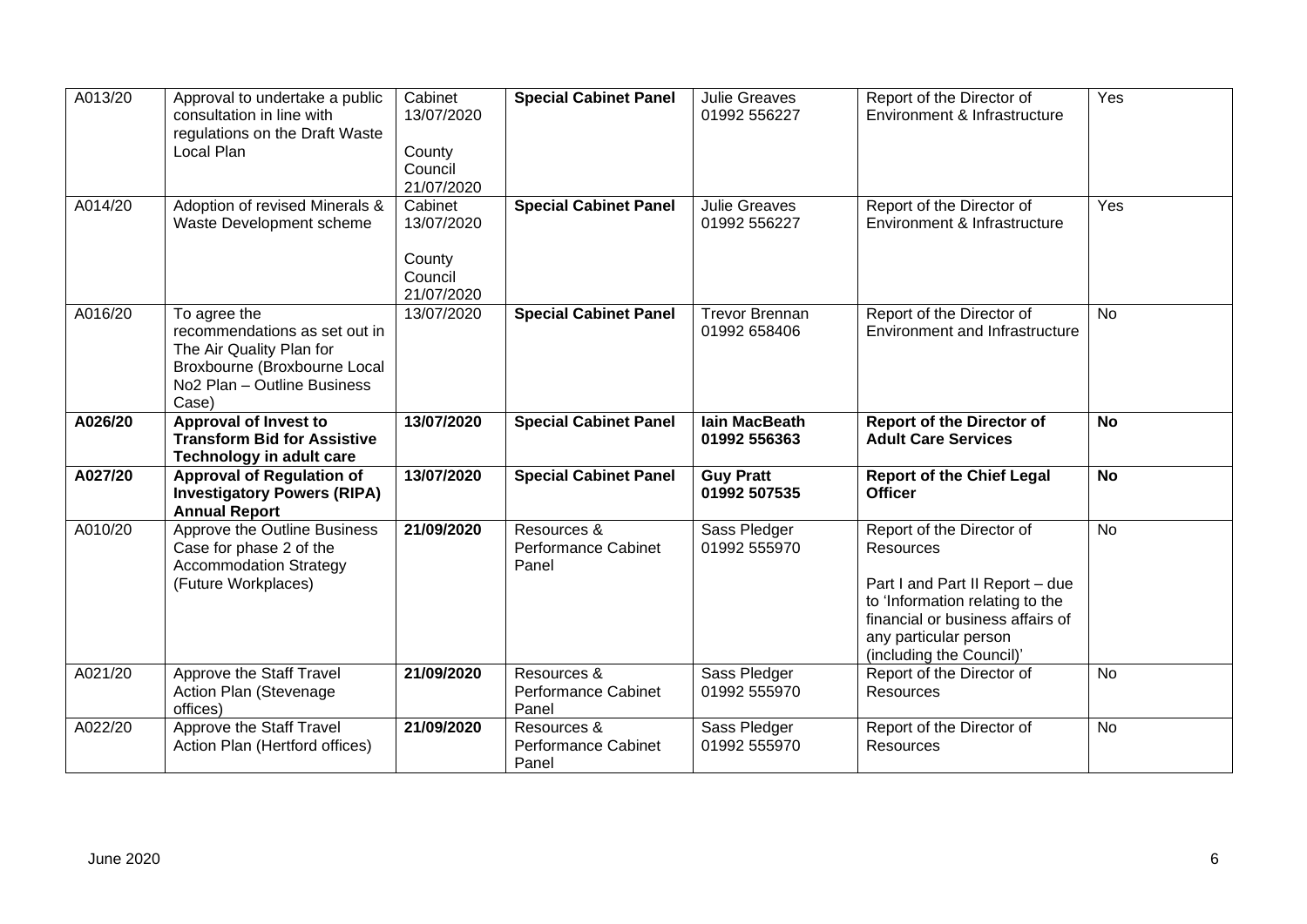**Membership of Cabinet:** 

Richard Roberts **Adult Care & Health Phil Bibby** Highways & Environment<br>
Teresa Heritage Children, Young People and Families David Williams Leader of the Council **Teresa Heritage Children, Young People and Families David Williams Leader of the Council Terry Hone Community Safety & Waste Management Tim Hutchings** Public Health & Prevention<br> **Terry Douris Education, Libraries & Localism** Ralph Sangster Resources & Performance **Terry Douris Education, Libraries & Localism**<br>**Derrick Ashley Growth, Infrastructure, Planning Growth, Infrastructure, Planning and The Economy**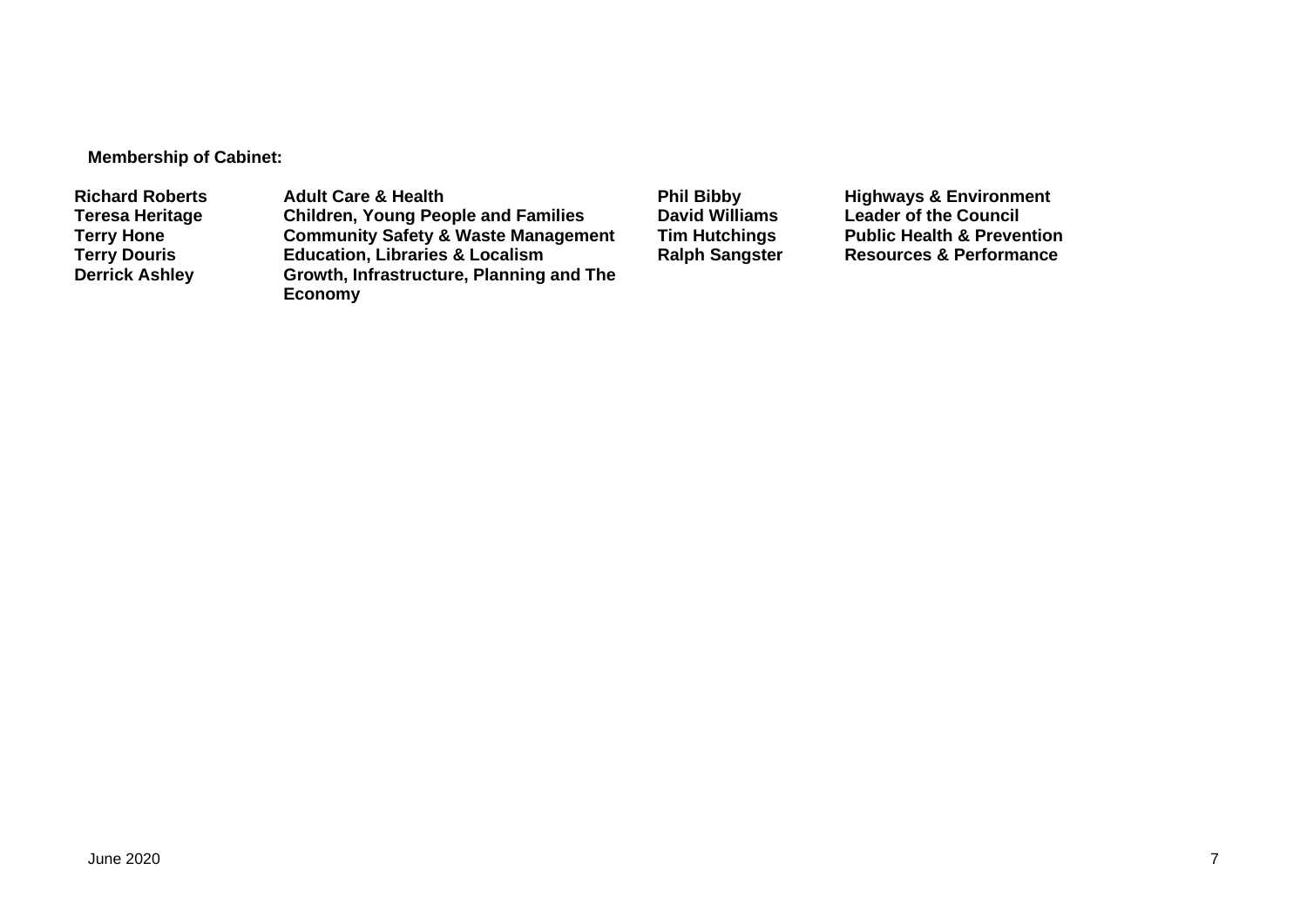**PART B: DECISIONS BY CHIEF OFFICERS** Note: New items and amendments are shown in bold.

|         | <b>Issue for Decision</b>                                                                                                                 | Name and Title of<br><b>Decision Maker</b>                               | Date, or<br>period<br>within<br>which,<br>decision to<br>be made | <b>Cabinet Panels to be</b><br>consulted | <b>Officer contact for</b><br>this matter | Documents to be<br>considered <sup>§§</sup> | <b>Exempt from the</b><br><b>Council's Call-In</b><br><b>Procedures</b><br>Yes / No |
|---------|-------------------------------------------------------------------------------------------------------------------------------------------|--------------------------------------------------------------------------|------------------------------------------------------------------|------------------------------------------|-------------------------------------------|---------------------------------------------|-------------------------------------------------------------------------------------|
| B001/20 | <b>Traffic Regulation</b><br>Orders - various<br>(see attached<br><b>Schedule</b> Appendix                                                | Mark Kemp<br><b>Director</b><br>Environment and<br>Infrastructure        | During the<br>period of this<br>Forward Plan                     |                                          | Mark Kemp<br>01992 555206                 | Reports from Lead<br><b>Officers</b>        | No                                                                                  |
| B110/18 | HCC1810704<br>Property<br>Consultancy<br>Framework                                                                                        | Sass Pledger<br><b>Assistant Director -</b><br>Property                  | August 2020<br>(was July<br>2020)                                |                                          | <b>Michael Ramshaw</b><br>01992 588778    | See Note 2 below                            | <b>No</b>                                                                           |
| B040/19 | Aldwyck Homes-<br>works on supported<br>living<br>accommodation in<br>conjunction with<br>compartmentalisati<br>on - Award of<br>contract | Sass Pledger<br>Assistant Director,<br>Property                          | August 2020<br>(was July<br>2020)                                |                                          | Michael Cunningham<br>07970 193615        | See Note 2 below                            | <b>No</b>                                                                           |
| B053/19 | Approval to the sale<br>of 45A Grange<br>Road, Bishops<br>Stortford and land<br>adjoining                                                 | <b>Emily White</b><br>Head of Strategic<br>Asset Management<br>& Estates | <b>June 2020</b><br>(was May<br>2020)                            |                                          | <b>Andrew Edwards</b><br>01992 556007     | Report                                      | <b>No</b>                                                                           |

<sup>§§</sup> The address from which, subject to any prohibition or restriction on their disclosure, copies of, or extracts from, any document listed is available is County Hall, Pegs Lane, Hertford, SG13 8DE. Other documents relevant to these matters may be submitted to the decision maker. To request details of such documents (if any) as they become available contact Deborah Jeffery, Assistant Manager, Democratic Services by email (deborah.jeffery@hertfordshire.gov.uk) or phone (01992 555563).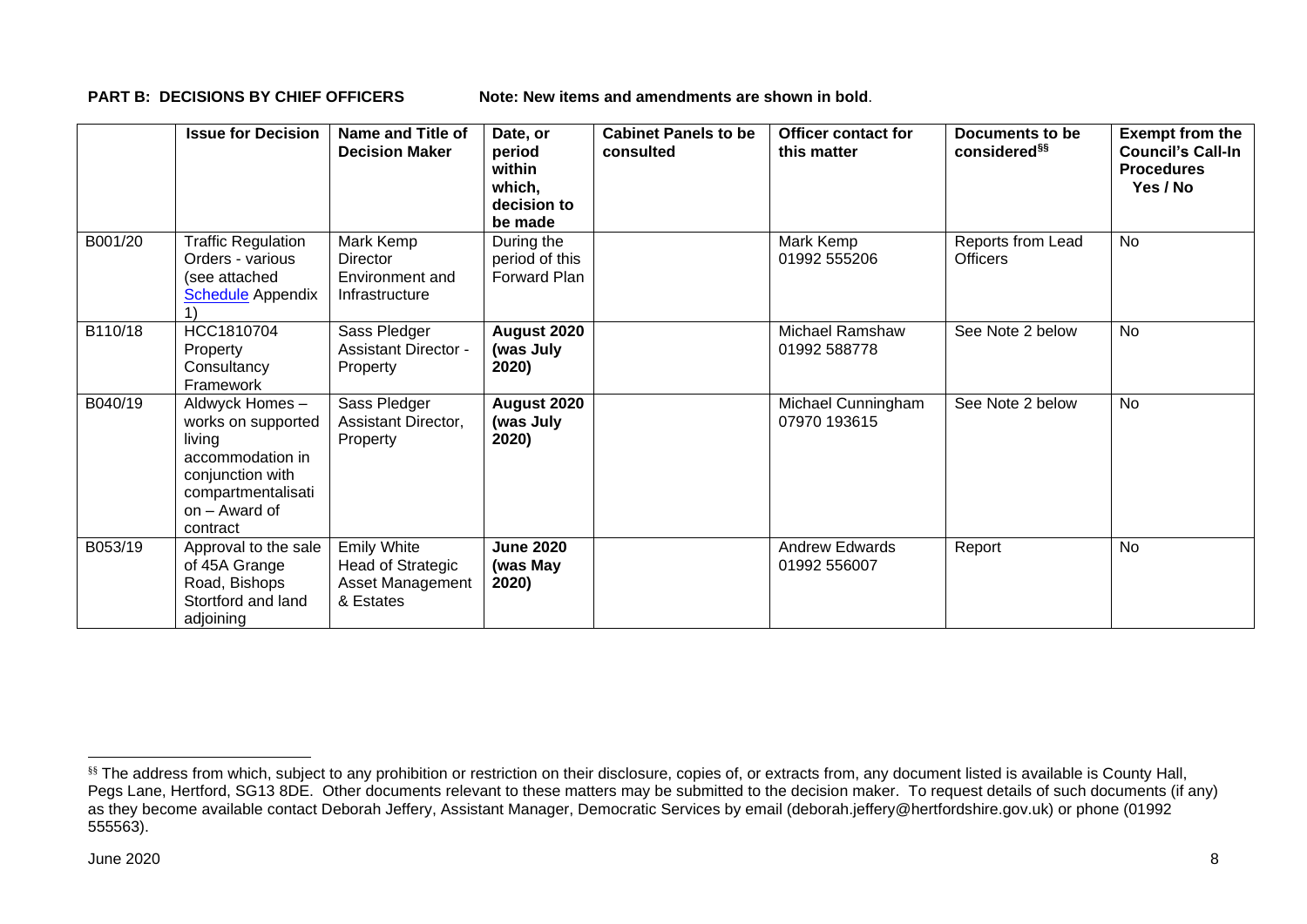| B077/19 | Agreement of<br>Terms of Loans to<br><b>Herts Living Limited</b><br>in relation to<br>projects with the<br>Joint Venture<br>(Chalkdene)                                                   | Scott Crudgington<br>Director of<br>Resources         | <b>June 2020</b><br>(was May<br>2020) | Steven Pilsworth<br>01992 555737    | See Note 2 below | <b>No</b> |
|---------|-------------------------------------------------------------------------------------------------------------------------------------------------------------------------------------------|-------------------------------------------------------|---------------------------------------|-------------------------------------|------------------|-----------|
| B088/19 | The Supply of First<br>Aid kits, Equipment<br>& consumables                                                                                                                               | <b>Glenn Facey</b><br>Head of Herts<br>FullStop       | <b>June 2020</b><br>(was May<br>2020) | Sarah Church<br>01707 292557        | See Note 2 below | <b>No</b> |
| B092/19 | HCC1911768<br><b>Bishops Stortford</b><br>South - New 6<br>Form Entry<br>Secondary School                                                                                                 | Sass Pledger<br><b>Assistant Director</b><br>Property | August 2020<br>(was July<br>2020)     | Jackie Aldridge<br>01992 588138     | See Note 2 below | No        |
| B093/19 | Procurement and<br>award of contract to<br>extend superfast<br>fibre broadband to<br>the last % of rural<br>business areas in<br>Hertfordshire in line<br>with DEFRA<br>funding provision | Scott Crudgington<br>Director of<br><b>Resources</b>  | <b>June 2020</b><br>(was May<br>2020) | Anna Morrison<br>01992 588397       | See Note 2 below | <b>No</b> |
| B108/19 | The Supply of<br><b>Branded &amp; Generic</b><br>Washroom Paper<br>Disposables and<br><b>Dispensers</b>                                                                                   | Glenn Facey<br><b>Head of Herts</b><br>FullStop       | October<br>2020 (was<br>May 2020)     | James Conway<br>01707 292357        | See note 2 below | <b>No</b> |
| B110/19 | Supply of<br>Educational<br>Furniture, Desking<br>& Seating                                                                                                                               | Glenn Facey<br>Head of Herts<br>FullStop              | <b>June 2020</b><br>(was May<br>2020) | <b>Jake Grieves</b><br>01707 292498 | See note 2 below | <b>No</b> |
| B122/19 | The supply of<br>Disposable Gloves<br>& Personal<br>Protective<br>Equipment (PPE)                                                                                                         | Glenn Facey<br><b>Head of Herts</b><br>FullStop       | October<br>2020 (was<br>May 2020)     | Sarah Church<br>01707 292557        | See Note 2 below | <b>No</b> |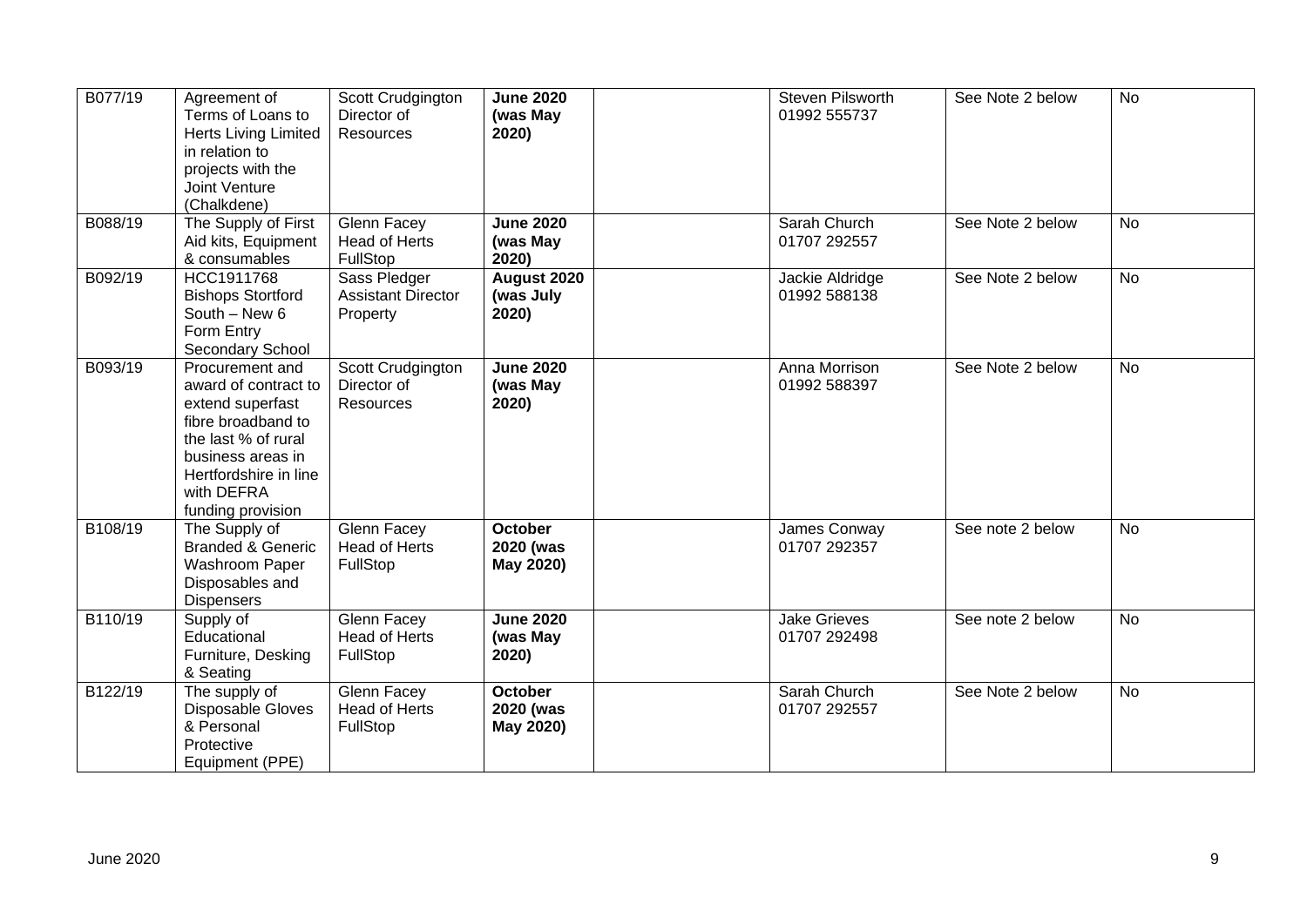| B127/19 | <b>Children's Contact</b><br>Centres<br>procurement for<br>Hertfordshire; to<br>provide supervised<br>contact for Children<br>& Young People via<br>the four<br>Hertfordshire<br><b>Contact Centres</b> | Jenny Coles<br>Director of<br><b>Children's Services</b> | <b>July 2020</b><br>(was May<br>2020) | Lynn Knowles<br>01442 454402    | See note 4 below | <b>No</b> |
|---------|---------------------------------------------------------------------------------------------------------------------------------------------------------------------------------------------------------|----------------------------------------------------------|---------------------------------------|---------------------------------|------------------|-----------|
| B012/20 | HCC2011982<br>Woodfield School,<br>Replacement of<br>existing temporary<br>building with new<br>16 bay modular<br>building.                                                                             | Sass Pledger<br><b>Assistant Director</b><br>Property    | August 2020<br>(was July<br>2020)     | Jackie Aldridge<br>01992 588138 | See note 2 below | <b>No</b> |
| B013/20 | HCC2011983<br>Lakeside School -<br>Demolition of<br>existing 3 detached<br>timber buildings to<br>replace with new 3<br>classroom rendered<br>modular building                                          | Sass Pledger<br><b>Assistant Director</b><br>Property    | August 2020<br>(was July<br>2020)     | Jackie Aldridge<br>01992 588138 | See note 2 below | <b>No</b> |
| B017/20 | HCC2011967 - The<br><b>Bishops Stortford</b><br>High School-<br>Design & Build<br><b>Contract Early</b><br>Works                                                                                        | Sass Pledger<br><b>Assistant Director</b><br>Property    | August 2020<br>(was July<br>2020)     | Jackie Aldridge<br>01992 588138 | See note 2 below | <b>No</b> |
| B018/20 | HCC2011970 -<br><b>Bishops Stortford</b><br>North Secondary -<br>Design & Build<br>Contract in respect<br>of new build works                                                                            | Sass Pledger<br><b>Assistant Director</b><br>Property    | August 2020<br>(was July<br>2020)     | Jackie Aldridge<br>01992 588138 | See note 2 below | <b>No</b> |
| B023/20 | To approve the<br><b>Staff Travel Action</b><br>Plan for Apsley<br>Office                                                                                                                               | Scott Crudgington<br>Director of<br><b>Resources</b>     | September<br>2020 (was<br>April 2020) | Sass Pledger<br>01992 555970    | Report           | <b>No</b> |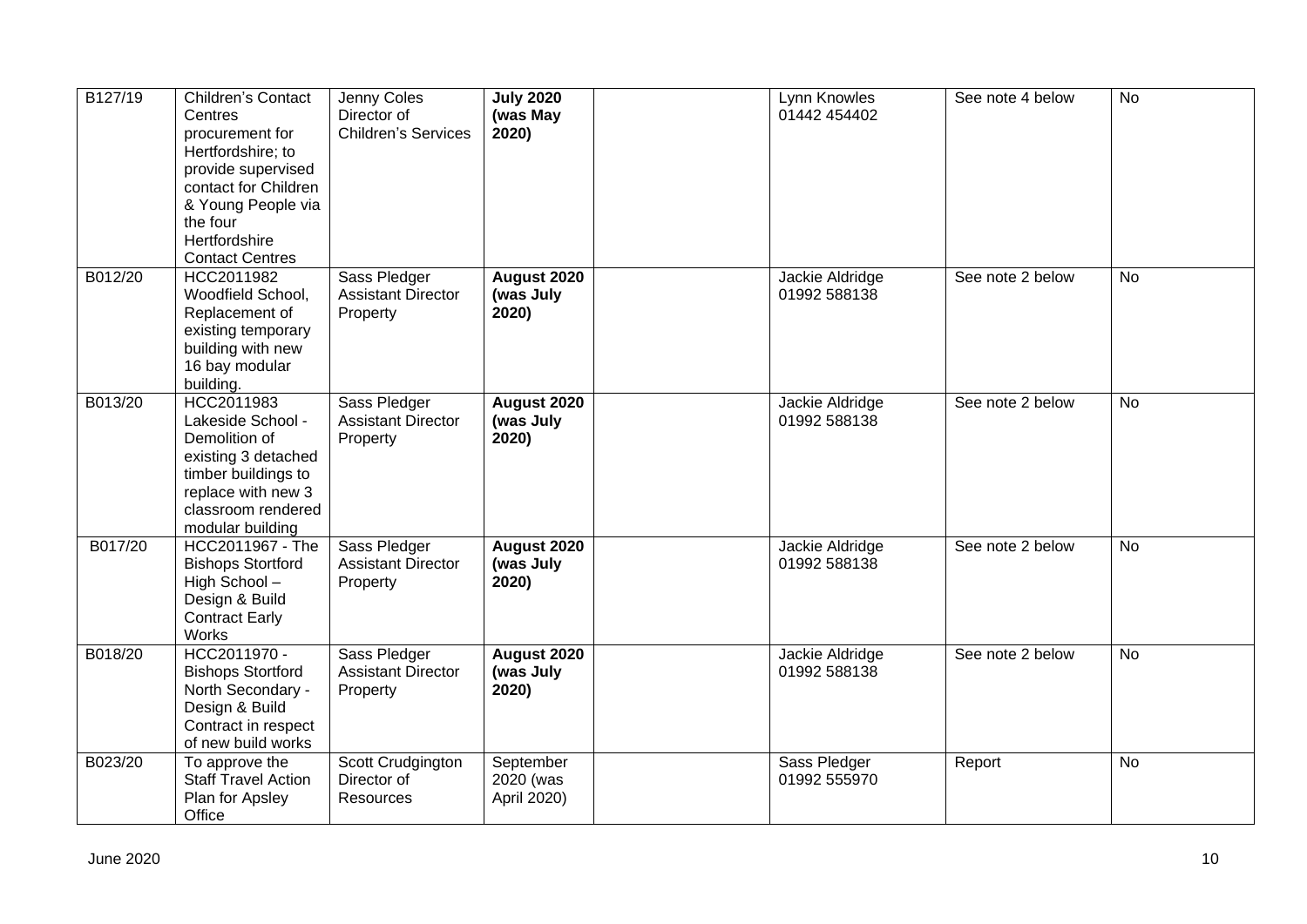| B024/20 | Award of various<br>school transport<br>and local bus<br>contracts (services<br>starting September<br>2020)                                                                    | Simon Aries<br>Assistant Director,<br>Transport, Waste &<br>Environmental<br>Management | <b>October</b><br>2020 (was<br>May 2020) | Matt Lale<br>01992 588633          | See Note 2 below | No             |
|---------|--------------------------------------------------------------------------------------------------------------------------------------------------------------------------------|-----------------------------------------------------------------------------------------|------------------------------------------|------------------------------------|------------------|----------------|
| B026/20 | HCC2012044<br>Maintenance term<br>contract for the<br>provision of repairs,<br>planned<br>maintenance and<br>minor works of<br>buildings: Award of<br>contract                 | Sass Pledger<br><b>Assistant Director</b><br>Property                                   | August 2020<br>(was July<br>2020)        | Michael Cunningham<br>07970 193615 | See Note 2 below | <b>No</b>      |
| B027/20 | HCC2012045<br>Maintenance term<br>contract for the<br>provision of repairs,<br>planned<br>maintenance and<br>minor works -<br>Mechanical &<br>Electrical: Award of<br>contract | Sass Pledger<br><b>Assistant Director</b><br>Property                                   | <b>August 2020</b><br>(was July<br>2020) | Michael Cunningham<br>07970 193615 | See Note 2 below | No             |
| B030/20 | Awarding an IT End<br><b>User Support</b><br>Contract<br>(Helpdesk/Hardwar<br>e provision)                                                                                     | Scott Crudgington<br>Director of<br><b>Resources</b>                                    | <b>June 2020</b>                         | <b>Jeff Evans</b><br>01992 555780  | See note 2 below | <b>No</b>      |
| B031/20 | Awarding a<br>Technology<br>Infrastructure<br><b>Support Contract</b>                                                                                                          | Scott Crudgington<br>Director of<br><b>Resources</b>                                    | <b>June 2020</b>                         | <b>Jeff Evans</b><br>01992 555780  | See note 2 below | $\overline{N}$ |
| B032/20 | Awarding an SAP<br>(enterprise<br>resource planning<br>platform) support<br>contract                                                                                           | Scott Crudgington<br>Director of<br>Resources                                           | <b>June 2020</b>                         | Jeff Evans<br>01992 555780         | See note 2 below | No             |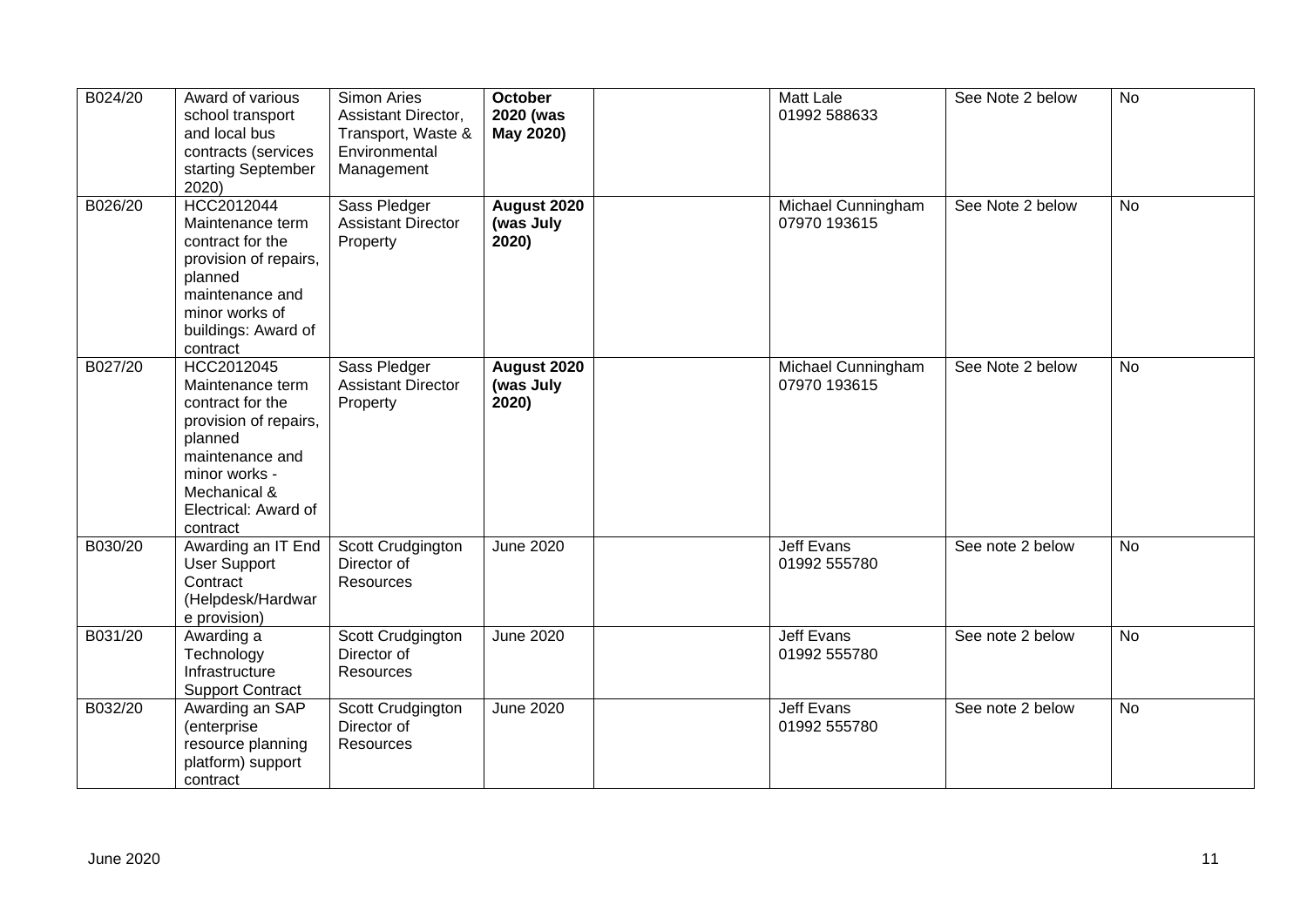| B036/20 | The provision of a<br>Two bed local<br>Specialist<br>Residential<br>Children's Home                                                                                    | Marion Ingram<br>Operations<br>Director, Specialist<br>Services                                 | <b>June 2020</b>                                  | Lynn Knowles<br>07740918847         | See note 2 below         | No        |
|---------|------------------------------------------------------------------------------------------------------------------------------------------------------------------------|-------------------------------------------------------------------------------------------------|---------------------------------------------------|-------------------------------------|--------------------------|-----------|
| B037/20 | Single Tender<br>Action to extend<br>existing Support at<br>Home - Lead<br>Provider contracts                                                                          | Iain MacBeath<br>Director of Adult<br><b>Care Services</b>                                      | <b>June 2020</b>                                  | Daisy Sanghera<br>01438 843391      | See Note 2 below         | No        |
| B038/20 | HCC2012130<br>Valentine Farm -<br>Demolition of<br>existing 3 bed<br>residential House<br>and construction of<br>new 3 bed<br>residential house -<br>Award of contract | Sass Pledger<br><b>Assistant Director</b><br>Property                                           | August 2020<br>(was July<br>2020)                 | Jackie Aldridge<br>01992 588138     | See note 2 below         | No        |
| B039/20 | Tender of liability<br>insurance contract                                                                                                                              | Chris Wood<br><b>Head of Assurance</b>                                                          | <b>July 2020</b>                                  | <b>Fiona Timms</b><br>01992 555480  | See notes 2 & 4<br>below | <b>No</b> |
| B040/20 | Award of contract<br>for the provision of<br>a Street Sweeping<br>Service                                                                                              | Simon Aries<br><b>Assistant Director</b><br>Transport, Waste &<br>Environmental<br>Management   | <b>October</b><br>2020 (was<br>September<br>2020) | <b>Matthew King</b><br>01992 556207 | See note 2 below         | No        |
| B041/20 | Amalgamation and<br>extension of the<br>Council's ERP<br>(Enterprise<br>Resource Planning)<br>platform (SAP) to<br>achieve<br>efficiencies.                            | Scott Crudgington<br>Director of<br><b>Resources</b>                                            | Not before<br>04/06/2020                          | Anna Morrison<br>01992 588282       | See note 4 below         | <b>No</b> |
| B042/20 | <b>Delivery Agreement</b><br>for the provision of<br>Pre-Construction<br>works for the<br>Eastern Waste<br>Transfer Station -<br>Award of contract                     | Simon Aries<br><b>Assistant Director</b><br>Transport, Waste<br>and Environmental<br>Management | Not before<br>11/06/2020                          | <b>Matthew King</b><br>01992 556207 | See note 2 below         | No        |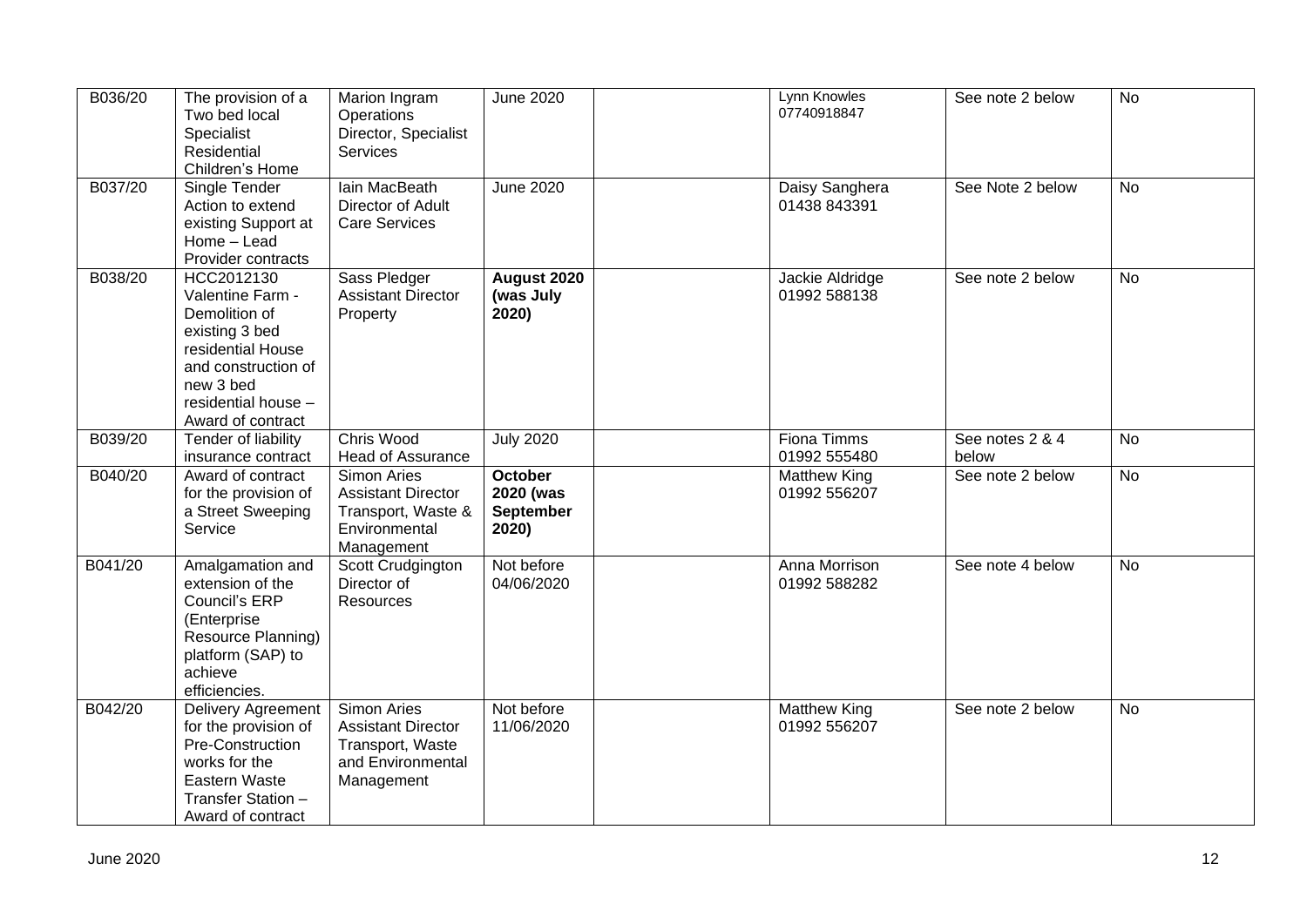| B043/20        | <b>Provision of</b><br><b>Reablement and</b><br><b>Support at Home</b><br>- Strategic Lead<br><b>Provider Services.</b><br>Award of<br>contracts | <b>lain MacBeath</b><br><b>Director of Adult</b><br><b>Care Services</b>                       | <b>July 2020</b> |                                                            | Daisy Sanghera<br>01438 843391     | See note 2 below | <b>No</b> |
|----------------|--------------------------------------------------------------------------------------------------------------------------------------------------|------------------------------------------------------------------------------------------------|------------------|------------------------------------------------------------|------------------------------------|------------------|-----------|
| B044/20        | <b>Contract for the</b><br><b>Provision of</b><br><b>Children's Cross</b><br>Regional<br><b>Arrangements</b><br>Group (CCRAG)<br><b>Database</b> | <b>Marion Ingram</b><br><b>Operations</b><br>Director,<br><b>Specialist</b><br><b>Services</b> | August 2020      |                                                            | <b>Lynn Knowles</b><br>07740918847 | See note 2 below | No        |
| <b>B045/20</b> | <b>HCC's admission</b><br>arrangements for<br>2022/23                                                                                            | <b>Jenny Coles</b><br>Director of<br>Children's<br><b>Services</b>                             | October<br>2020  | <b>Education, Libraries</b><br>& Localism Cabinet<br>Panel | <b>Jayne Abery</b><br>01992 588785 | Report           | <b>No</b> |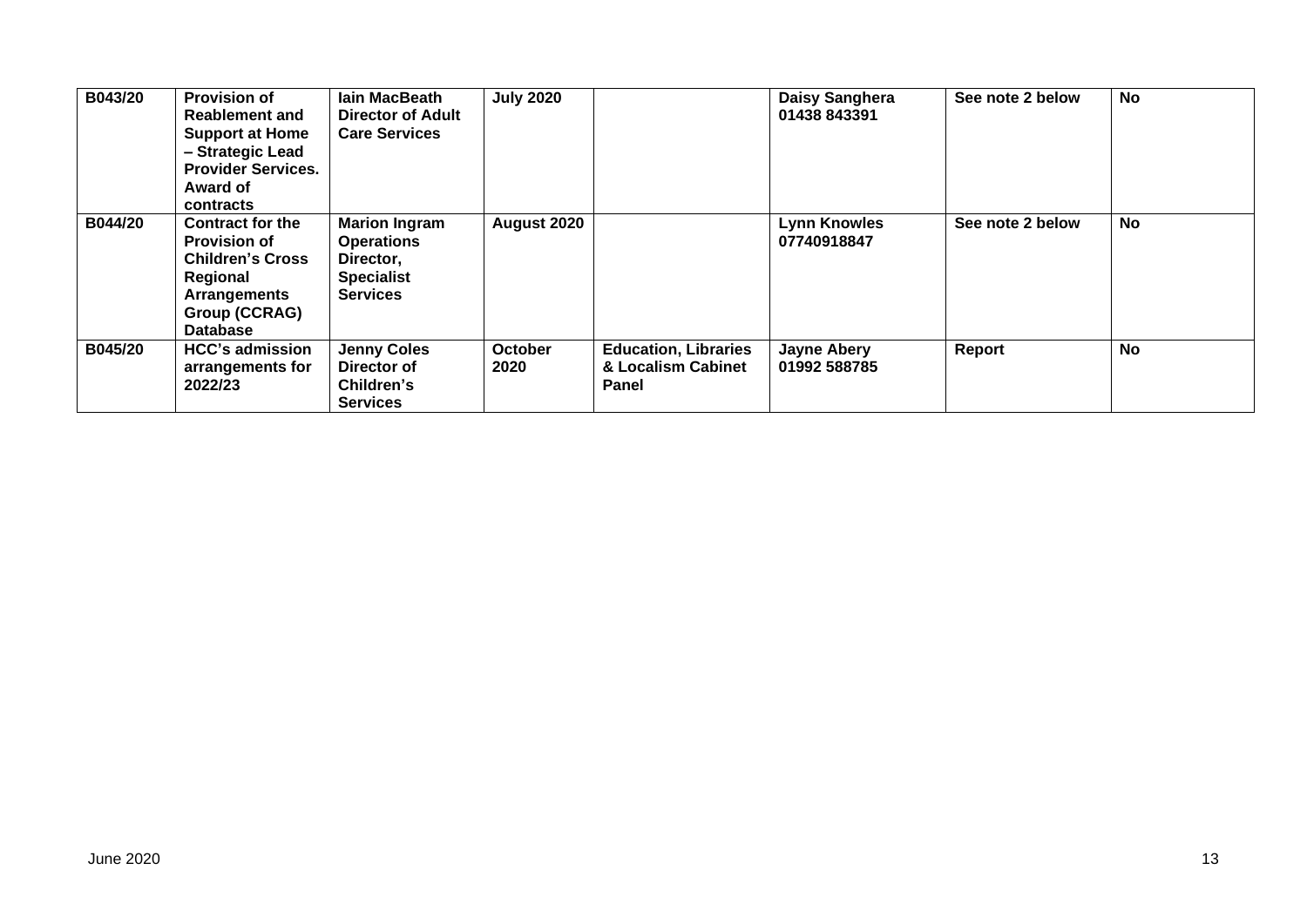| B046/20 | Agreement of a           | lain MacBeath,           | <b>July 2020</b> | <b>Edward Knowles</b> | Report | $\overline{N}$ |
|---------|--------------------------|--------------------------|------------------|-----------------------|--------|----------------|
|         | <b>Deed of Variation</b> | <b>Director of Adult</b> |                  | 01992 555459          |        |                |
|         | to the Section 75        | <b>Care Services</b>     |                  |                       |        |                |
|         | agreement                |                          |                  |                       |        |                |
|         | between                  |                          |                  |                       |        |                |
|         | <b>Hertfordshire</b>     |                          |                  |                       |        |                |
|         | <b>County Council,</b>   |                          |                  |                       |        |                |
|         | <b>Herts Valleys</b>     |                          |                  |                       |        |                |
|         | <b>Clinical</b>          |                          |                  |                       |        |                |
|         | Commissioning            |                          |                  |                       |        |                |
|         | Group, East and          |                          |                  |                       |        |                |
|         | <b>North</b>             |                          |                  |                       |        |                |
|         | <b>Hertfordshire</b>     |                          |                  |                       |        |                |
|         | <b>Clinical</b>          |                          |                  |                       |        |                |
|         | Commissioning            |                          |                  |                       |        |                |
|         | Group and                |                          |                  |                       |        |                |
|         | <b>Cambridge and</b>     |                          |                  |                       |        |                |
|         | Peterborough             |                          |                  |                       |        |                |
|         | <b>Clinical</b>          |                          |                  |                       |        |                |
|         | Commissioning            |                          |                  |                       |        |                |
|         | <b>Group reflecting</b>  |                          |                  |                       |        |                |
|         | arrangements             |                          |                  |                       |        |                |
|         | regarding the            |                          |                  |                       |        |                |
|         | <b>Covid-19 Hospital</b> |                          |                  |                       |        |                |
|         | Discharge and            |                          |                  |                       |        |                |
|         | <b>Admission</b>         |                          |                  |                       |        |                |
|         | Avoidance                |                          |                  |                       |        |                |
|         | Programme                |                          |                  |                       |        |                |
|         |                          |                          |                  |                       |        |                |

#### **Notes:**

- 1. CBC contract = on behalf of 17 local authority members of the Central Buying Consortium
- 2. Quality and price evaluation derived from tenderers' submissions *(which may contain exempt information and if so will not be available for public inspection)*
- 3. Collaborative contract with one or more authorities (not a CBC contract)
- 4. Part II (due to 'Information relating to the financial or business affairs of any particular person (including the Council')".

If you have any general enquiries about this Forward Plan - contact Deborah Jeffery, Assistant Manager, Democratic Services, 01992 555563 Email: [deborah.jeffery@hertfordshire.gov.uk](mailto:deborah.jeffery@hertfordshire.gov.uk) 

#### **QUENTIN BAKER, CHIEF LEGAL OFFICER**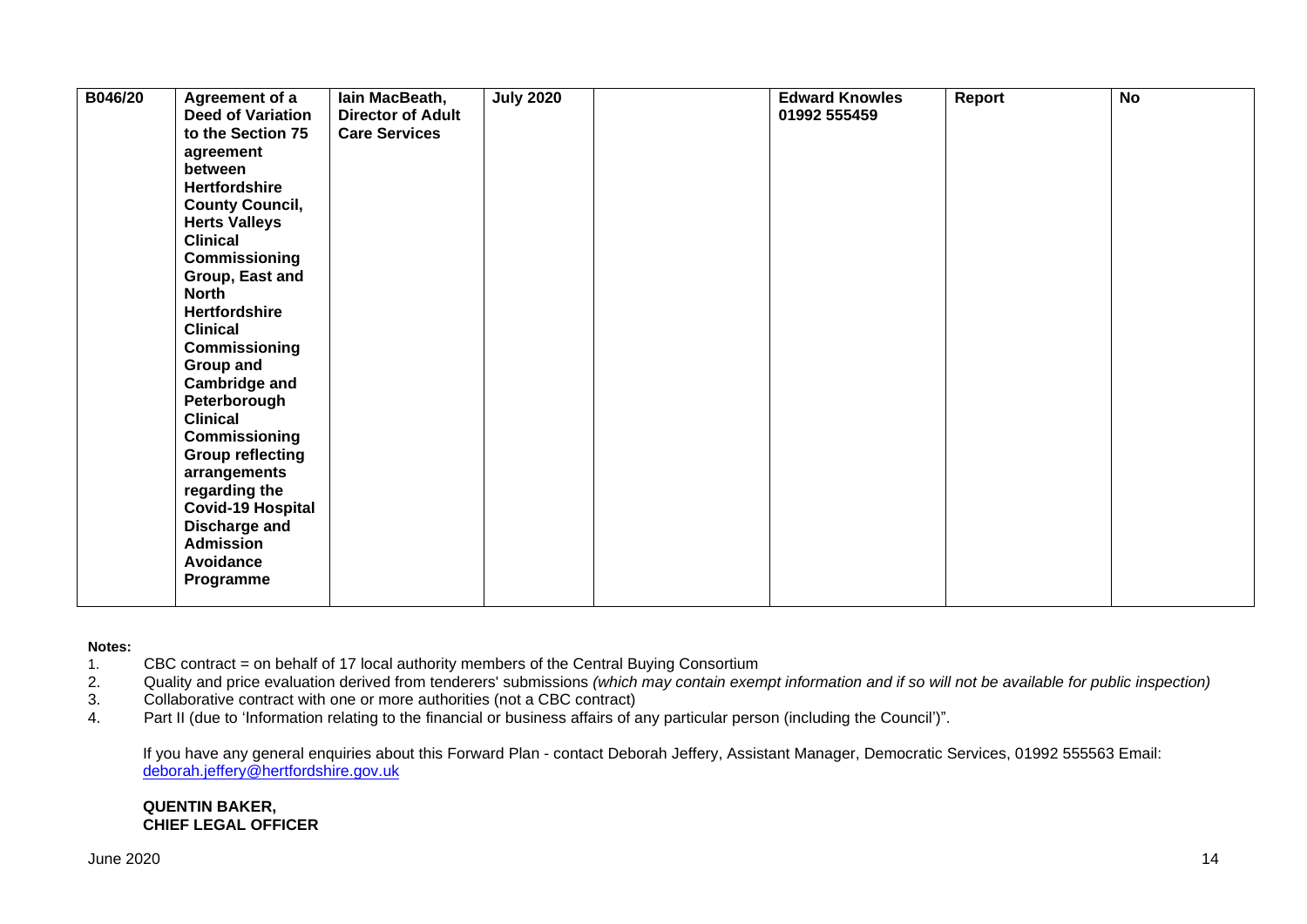

# **HERTFORDSHIRE COUNTY COUNCIL**

**FORWARD PLAN Notice of (a) key and other decisions likely to be made on behalf of the County Council by Cabinet, (b) key decisions likely to be made on behalf of the County Council by Officers and (c) decisions on Traffic Regulation Orders likely to be made by Officers on behalf of the County Council in the period 1 July 2020 – 31 October 2020**

# **Published: 2 June 2020**

[Note: Key decisions and other decisions due to be reached in June 2020 but not yet made remain listed (notice of these items was given in the Forward Plan issued on 4 May 2020)]

# **TRAFFIC REGULATION ORDERS**

### **Broxbourne**

| Location                                              | <b>Proposed Restriction</b>                                                  |
|-------------------------------------------------------|------------------------------------------------------------------------------|
| Andrews Lane, Cheshunt                                | 30mph Speed Limit                                                            |
| Bryanstone Road, Waltham Cross                        | <b>Waiting Restrictions</b>                                                  |
| Blindman's Lane / Clarendon Road, Cheshunt            | <b>Waiting Restrictions</b>                                                  |
| Southmead Crescent / Marshcroft Drive, Cheshunt       | <b>Waiting Restrictions</b>                                                  |
| Old Highway, Hoddesdon                                | <b>Waiting Restrictions</b>                                                  |
| Rye / Cranborne Roads, Hoddesdon                      | <b>Waiting Restrictions</b>                                                  |
| Clarendon Road, Waltham Cross                         | <b>Waiting Restrictions</b>                                                  |
| New River Bridge (Essex Road), Hoddesdon              | Waiting Restrictions, Prohibition of Motor Vehicles,<br>Pedestrian Crossings |
|                                                       |                                                                              |
| <b>East Herts</b>                                     |                                                                              |
| Location                                              | <b>Proposed Restriction</b>                                                  |
| <b>Hertford Town Centre</b>                           | Experimental Pedestrian Zone                                                 |
| A120, High Street & Mill End, Standon                 | <b>Waiting Restrictions</b>                                                  |
| Crane Mead, Ware                                      | Waiting Restrictions, Road Humps                                             |
| Ermine Street, Norris Way etc, Buntingford            | <b>Waiting Restriction</b>                                                   |
| B180 Hunsdon Road, Widford                            | 40mph Speed Limit                                                            |
| Newlands Avenue, Lovett Close etc, Bishop's Stortford | <b>Waiting Restrictions</b>                                                  |
| Kiffin Road / Kitchener Road, Bishop's Stortford      | 20mph Speed Limit                                                            |
| Allerthrop Road, Bishop's Stortford                   | Road Humps                                                                   |
| Wentworth Drive/Sunningdale, Bishop's Stortford       | <b>Waiting Restrictions</b>                                                  |
| South Road/Saffron Meadow, Standon                    | <b>Waiting Restrictions</b>                                                  |
| London Road, Hertford Heath                           | <b>Waiting Restrictions, Road Humps</b>                                      |
| Hare Street Road, Buntingford                         | <b>Waiting Restrictions</b>                                                  |
| Fairway, Sawbridgeworth                               | <b>Waiting Restrictions</b>                                                  |
| Cambridge Road, Sawbridgeworth                        | <b>Waiting Restrictions</b>                                                  |
| Anchor Street & Unnamed Roads, Bishop's Stortford     | Waiting Restrictions, Prohibition of Driving, Prohibition of                 |
|                                                       | Turns, Goods Vehicle Loading Bay, Pedestrian Crossing,                       |
|                                                       | Road Humps, 20mph Speed Limit                                                |
| Marsh Lane, Ware                                      | <b>Waiting Restrictions, Parking Places</b>                                  |
| A602 Watton-at-Stone Bypass                           | 50mph Speed Limit                                                            |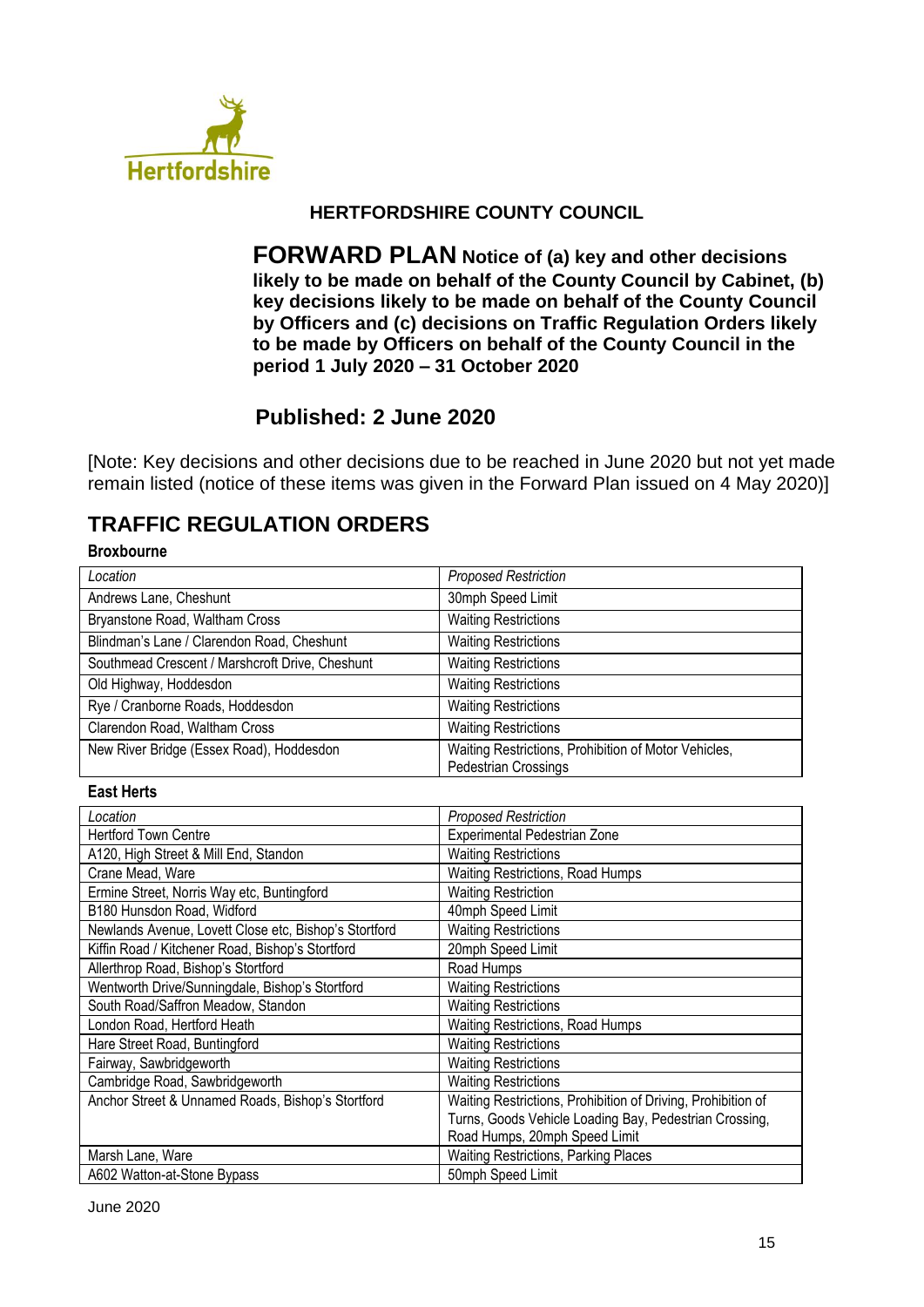| High Street, Standon   | <b>Parking Places</b>       |
|------------------------|-----------------------------|
| Aston End Road, Aston  | <b>Waiting Restrictions</b> |
| Gascoyne Way, Hertford | Prohibition of Entry        |

## **Dacorum**

| Location                                             | <b>Proposed Restriction</b>                         |
|------------------------------------------------------|-----------------------------------------------------|
| Bridgewater Road, Berkhamsted                        | <b>Waiting Restrictions</b>                         |
| Various Roads, Berkhamsted (2)                       | <b>Waiting Restrictions</b>                         |
| Various Roads, Hemel Hempstead                       | <b>Experimental Waiting Restrictions</b>            |
| A4147 Maylands Avenue, Hemel Hempstead               | <b>Revocation Waiting Restrictions</b>              |
| A4251 London Road / Magenta Court, Hemel Hempstead   | <b>Waiting Restrictions</b>                         |
| Buncefield Lane / Wood Lane End etc, Hemel Hempstead | <b>Width Restriction</b>                            |
| Lower Kings Road, Berkhamsted                        | <b>Waiting Restrictions</b>                         |
| Breakspear Way, Hemel Hempstead                      | Waiting Restrictions, 50mph Speed Limit, Pedestrian |
|                                                      | Crossing                                            |

#### **St. Albans**

| Location                                       | <b>Proposed Restriction</b>     |
|------------------------------------------------|---------------------------------|
| Langley Grove, Sandridge                       | <b>Waiting Restriction</b>      |
| Harpenden Lane, Redbourn                       | <b>Waiting Restrictions</b>     |
| Lower Luton Road & Codicote Road, Wheathamsted | Road Humps, Pedestrian Crossing |

## **Welwyn Hatfield**

| Location                            | <b>Proposed Restriction</b>                                |
|-------------------------------------|------------------------------------------------------------|
| Welwyn Garden City Town Centre      | Restricted Zone, Pedestrian Zone, 20mph Speed Limit, Cycle |
|                                     | Lane, One Way Traffic, Parking Places, Road Humps          |
| Fretherne Road, Welwyn Garden City  | Prohibition of Motor Vehicles                              |
| Bridgefields, Welwyn Garden City    | <b>Waiting Restrictions</b>                                |
| Mimram Road, Welwyn                 | <b>Waiting Restrictions</b>                                |
| Chipmunk Chase, Hatfield            | <b>Waiting Restrictions</b>                                |
| Various Roads, Hatfield             | 20mph Speed Limit                                          |
| Various Roads, Hatfield             | 20mph Speed Limit                                          |
| Boundary Lane/Elliott Close, Welwyn | <b>Waiting Restrictions</b>                                |
| High View, Hatfield                 | One Way, 20mph speed limit                                 |
| Appletree Way, Welwyn Garden City   | <b>Waiting Restrictions</b>                                |

#### **North Herts**

| Location                     | <b>Proposed Restriction</b>                  |
|------------------------------|----------------------------------------------|
| Various Roads, Hitchin       | <b>Waiting Restrictions</b>                  |
| Various Roads, Royston       | <b>Waiting Restrictions</b>                  |
| St Martins Road, Knebworth   | <b>Waiting Restrictions &amp; Revocation</b> |
| Pixmore Avenue, Letchworth   | <b>Parking Places</b>                        |
| Various Roads, Letchworth    | <b>Experimental Waiting Restrictions</b>     |
| A505 Royston Bypass          | 50mph Speed Limit                            |
| York Road, Hitchin           | School Keep Clear Markings                   |
| Bearton Road, Hitchin        | <b>Waiting Restrictions</b>                  |
| <b>Baldock Road, Royston</b> | 50mph Speed Limit                            |

# **Stevenage**

| Location                      | <b>Proposed Restriction</b>                                    |
|-------------------------------|----------------------------------------------------------------|
| Coreys Mill Depot Access Road | <b>Experimental Waiting Restrictions, Prohibition of Motor</b> |
|                               | Vehicles                                                       |

## **Hertsmere**

| Location                                   | <b>Proposed Restriction</b>                           |
|--------------------------------------------|-------------------------------------------------------|
| St Albans Road, Swanland Road, South Mymms | Clearway, Abnormal Load Parking Places, Verge Parking |
| Bushey Hall Road, Bushey                   | <b>Waiting Restrictions</b>                           |